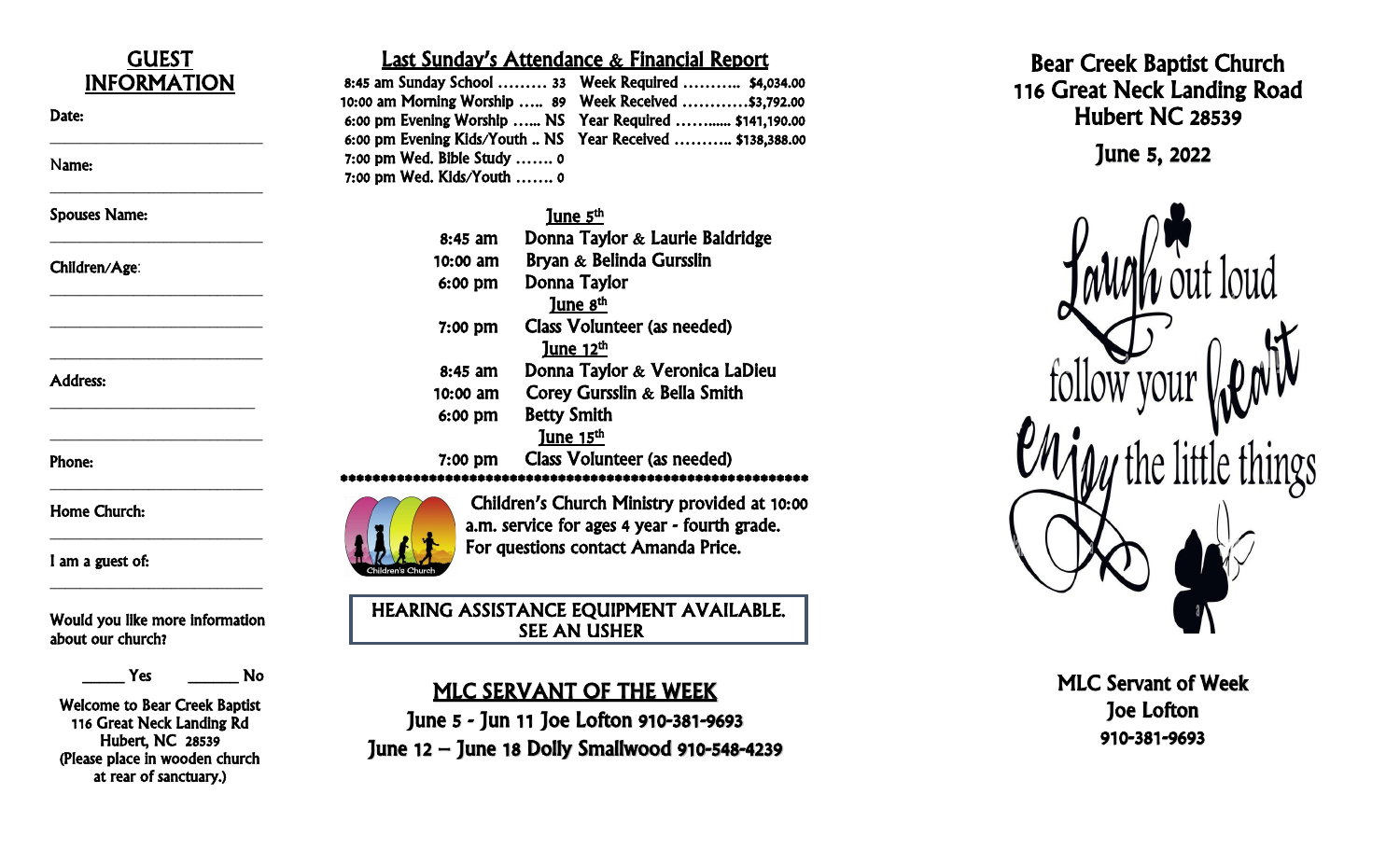## Bear Creek Baptist Church 10:00 am

Prelude…..……………………………………………………..

| Song "God of Wonders"  Overhead                           |
|-----------------------------------------------------------|
|                                                           |
| Song "When the Morning Comes"  Overhead                   |
|                                                           |
|                                                           |
| Message "Great Mercy Equals Great Gratitude" Pastor Sandy |
|                                                           |
| Invitation Hymn  "Fill My Cup, Lord"  458                 |
|                                                           |
|                                                           |



**CURRENT REQUESTS ONGOING NEEDS**<br>
Gloria Collins **1.B. Cannon**  Gloria Collins J.B. Cannon Martha Evans<br> **Matt Huffman\*** Phil Crawley **Matt Huffman\***<br>Montana Malone Montana Malone Cleto & Kathy Martinez Gonzalez<br>Ricky Morton Vicky Goodnight **Vicky Goodnight<br>Debbie Humphrey** Robert Parker Family\* Debbie Humphrey<br>
Eugene Paumgardhen Brooke Kilpatrick Eugene Paumgardhen<br>Ruby Phillips\* Ruby Phillips\* Kelly Maxwell\*<br>Sandra Riggs Bare McCausle Sandra Riggs Bandra Riggs Dave McCausley<br>
Ella Spinks\* Phillip Reid Ella Spinks\*<br>Cristina Sweigart Fission Reith & Cor Cristina Sweigart Keith & Connie Richardson<br>
Rita Taylor Mike Toms Mike Toms Scott Cody Whaley Camron Yopp

MILITARY DEPLOYED

Ayden Haskell

Phyllis Young

HOSPITAL<br> **Internative Shirley Gillette**<br>
Shirley Gillette Jeannie Clements\* Shorty Riggs

### SENIOR ADULT/SHUT- IN

Names will remain on the Prayer List for one month unless resubmitted. \*Indicates newly added to the list.

Judy Goad **Milton/Cathy Kale**<br>
Linda Matthews **Communisher Abel Bo**nton

Sarah Bancroft Jack & Lu Bauer Linzey Bell<br>
Daisy Burns Darwin Chivers Jessie Eason Darwin Chivers Jessie Eason<br>Milton/Cathy Kale Abe Lincoln Linda Matthews Janice Morton Gail Weir

# PRAYER REQUESTS

DATE:

| NEED: _____________                                                                                                                                  |
|------------------------------------------------------------------------------------------------------------------------------------------------------|
|                                                                                                                                                      |
|                                                                                                                                                      |
|                                                                                                                                                      |
| <b>NEED:</b> _______________                                                                                                                         |
| Prayer requested by:                                                                                                                                 |
| (Please give contact information.)                                                                                                                   |
| Would you like your request<br>listed on the bulletin Prayer<br>List?                                                                                |
| <b>Yes</b><br>No                                                                                                                                     |
| Anyone wishing to place a name on<br>the Prayer Chain during the week<br>should contact the church at<br>910-326-5338 or<br>email bcbc@bizec.rr.com. |